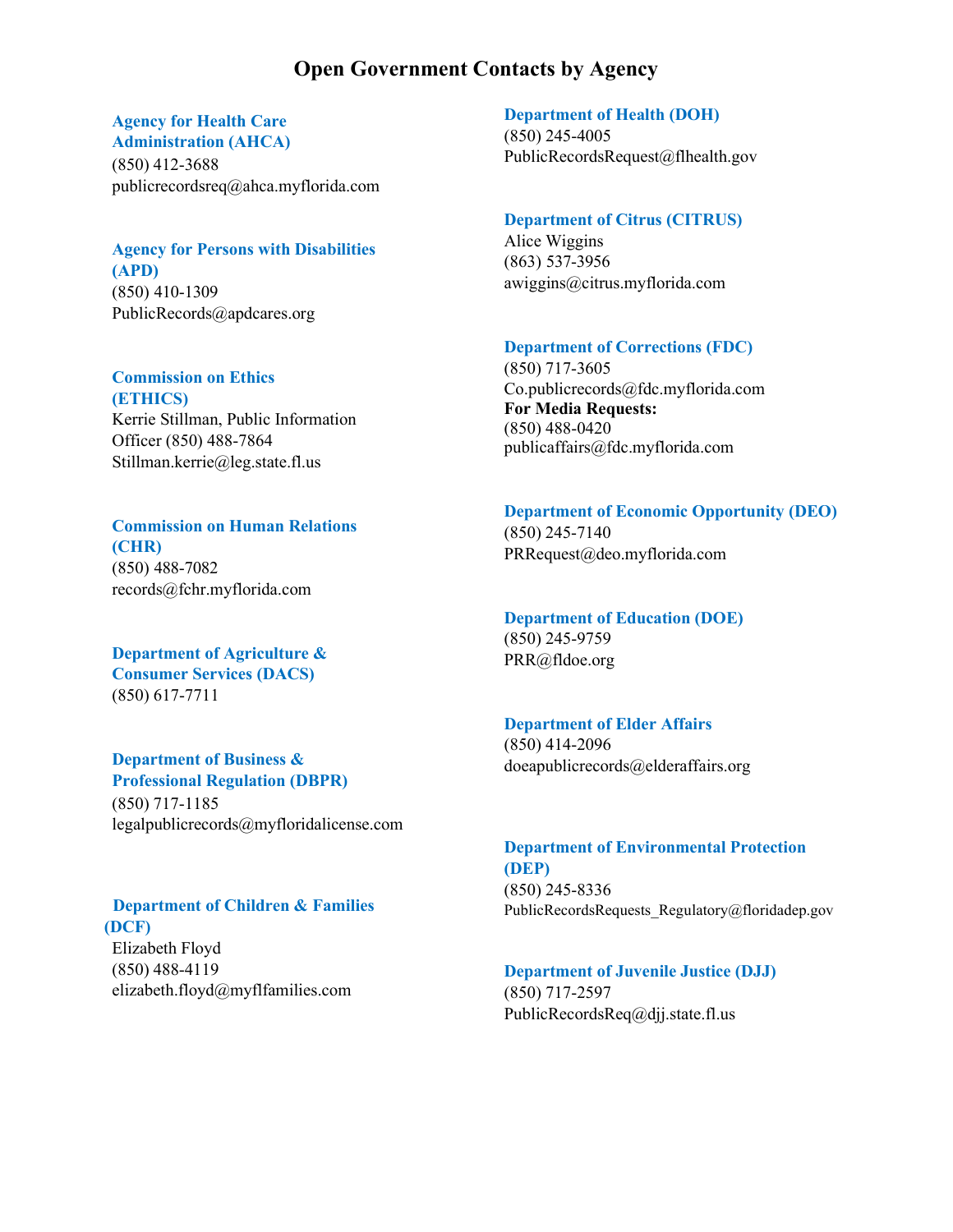## **Open Government Contacts by Agency**

### **Department of Financial Services (DFS)**

(850) 413-3149 [opengovernment@myfloridacfo.com](mailto:opengovernment@myfloridacfo.com) **For Media Requests:** communications@myfloridacfo.com

#### **Department of Highway Safety and Motor Vehicles (DHSMV)**

(850) 617-3101 [publicrecords@flhsmv.org](mailto:publicrecords@flhsmv.org) **For Media Requests:** (850) 617-2702 HSMV-Records@flhsmv.gov

## **Department of Lottery**

(850) 487-7724 [opengov@flalottery.com](mailto:opengov@flalottery.com) **For Media Requests:** (850) 488-8049 [communications@flalottery.com](mailto:communications@flalottery.com)

## **Department of Management Services (DMS)** (850) 487-1082 [publicrecords@dms.myflorida.com](mailto:publicrecords@dms.myflorida.com)

### **Department of Military Affairs (DMA)**

Tina Guillotte (904) 823-0130 tina.m.guillotte.nfg@mail.mil

#### **Department of Revenue (DOR)**

Sarah Wachman-Chisenhall (850) 617-8347 sarah.wachman.chisenhall@ floridarevenue.com

#### **Department of State (DOS)**

(850) 245-6536 [DOS.GeneralCounsel@DOS.MyFlorida.com](mailto:DOS.GeneralCounsel@DOS.MyFlorida.com)

#### **Department of Veterans Affairs (DVA)**

(850) 487-1533 [publicrecordsrequest@fdva.state.fl.us](mailto:publicrecordsrequest@fdva.state.fl.us)

## **Division of Administrative Hearings**

(850) 488-9675 [PublicRecordsRequest@doah.state.fl.us](mailto:PublicRecordsRequest@doah.state.fl.us)

#### **Division of Emergency Management (DEM)**

(850) 815-4160 [Records@em.myflorida.com](mailto:Records@em.myflorida.com)

#### **Enterprise Florida (EFI)**

Kathleen Keenan (850) 298-6634 [kkeenan@enterpriseflorida.com](mailto:kkeenan@enterpriseflorida.com)

#### **Executive Office of the Governor (EOG)**

(850) 717-9248 [DeSantis.OpenGov@eog.myflorida.com](mailto:DeSantis.OpenGov@eog.myflorida.com)

## **Fish & Wildlife Conservation Commission (FWCC)**

Main Contact: Hollie Weathersbee, Public Records Manager (850) 488-6553 [Hollie.weathersbee@myfwc.com](mailto:Hollie.weathersbee@myfwc.com)

# **Florida Commission on Offender Review**

**(FCOR)** (850) 922-0000 [fcorlegal@fcor.state.fl.us](mailto:fcorlegal@fcor.state.fl.us) **For Media Requests:** publicaffairs@fcor.state.fl.us